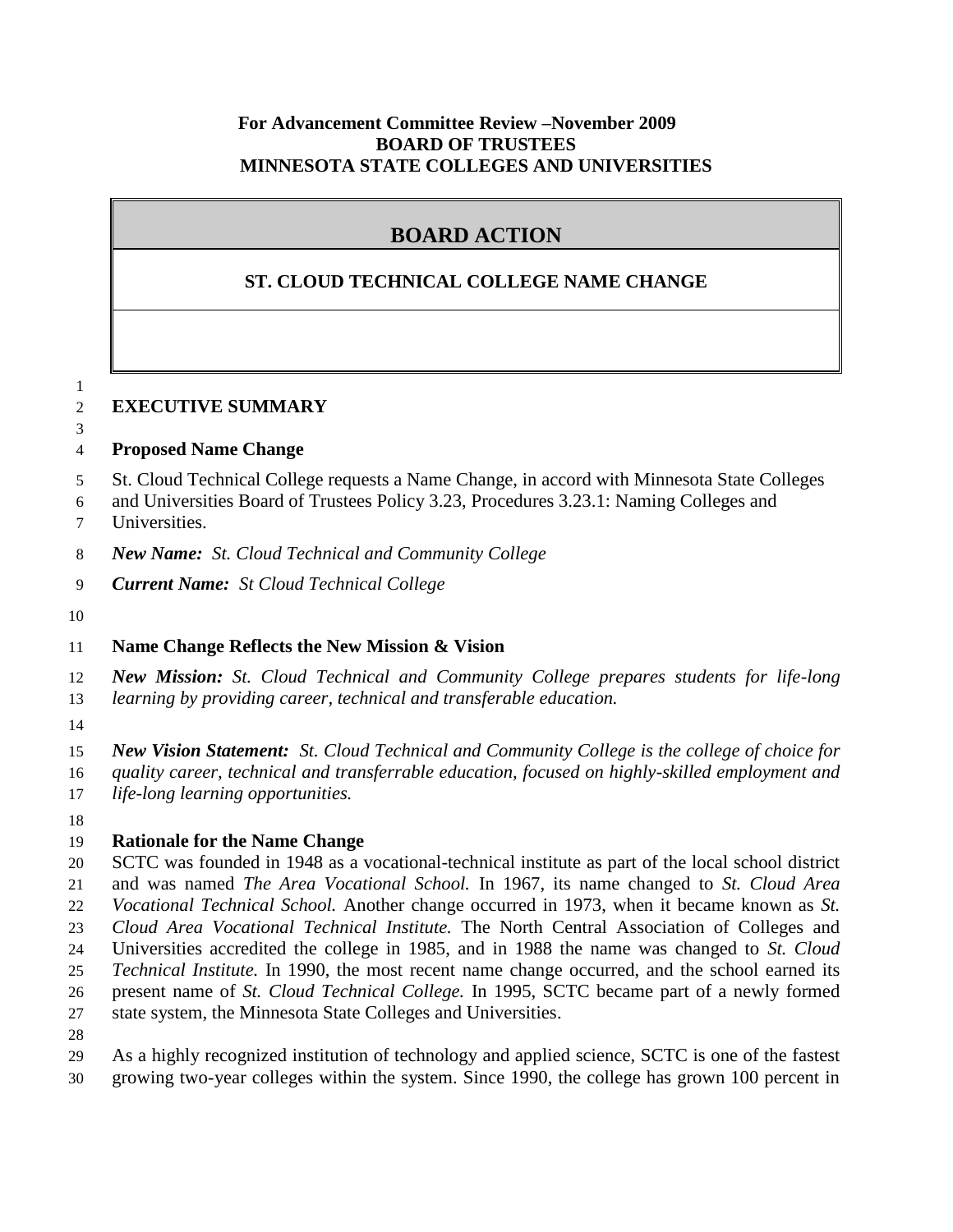Full Year Equivalent Student Enrollment. St. Cloud Technical College experienced an 86% increase in applications for the Associate in Arts major from fall 2003 to summer of 2009. Factors contributing to the growth include:

- 
- Increased course selection in the general education department.
- Increased science course offerings required of allied health students.
- Increased interest in students seeking to take general education at a 2-year college in their own community.
- Increased awareness of the availability of a two-year transfer degree at SCTC by potential students, parents, guidance counselors, SCSU Admissions staff 11 and St. Cloud community.
- **Increased collaboration with SCSU Admissions Office in referring students** who may not meet the admissions criteria at a 4-year institution
- 

 SCTC's vision is for a strong, comprehensive college that offers high quality educational choices for students with a broad spectrum of educational goals. Every student needs to find an educational institution that will help them have a successful beginning and develop the resources necessary to achieve long term goals. Our request for a new name change complements our new vision and mission. It demonstrates our commitment to technical education and it is widely acknowledged within our service area.

 Our vision is to be this institution for the community we serve. We do this by listening to our community stakeholders, identifying trends and gaps in services, and then linking these trends and gaps to SCTC's core strengths. In doing so, SCTC applies the right business model to offer programs that respond to our market-driven economy.

## **Evidence of Internal/External Stakeholder Consultation**

 Since 2000 SCTC has engaged many groups for input, comment and recommendations in pursuit of the AA degree. These early discussions and consultations led SCTC to pursue and secure a partnership with Anoka-Ramsey Community College to offer the AA degree in 2003. SCTC continued to gather input from stakeholders and respond to student needs as enrollment in the AA degree and general education courses increased. As SCTC continued its pursuit to become a comprehensive college, the response from internal and external stakeholders has been overwhelmingly positive and supportive. The consensus is that SCTC's expansion to a comprehensive college is appropriate and necessary to meet the increasing demand for general education from area employers and a growing need for an economical transferable degree for students.

 During the 2007 and 2008 academic years, discussions began in earnest to expand the college mission to become a comprehensive college and to reflect a new dual purpose of providing quality technical and liberal education to an ever-increasing target audience. In November 2007 a college-wide gathering of approximately 250 people, including college staff, faculty, students

and community members, attended an all day visioning session using an Appreciative Inquiry

process.